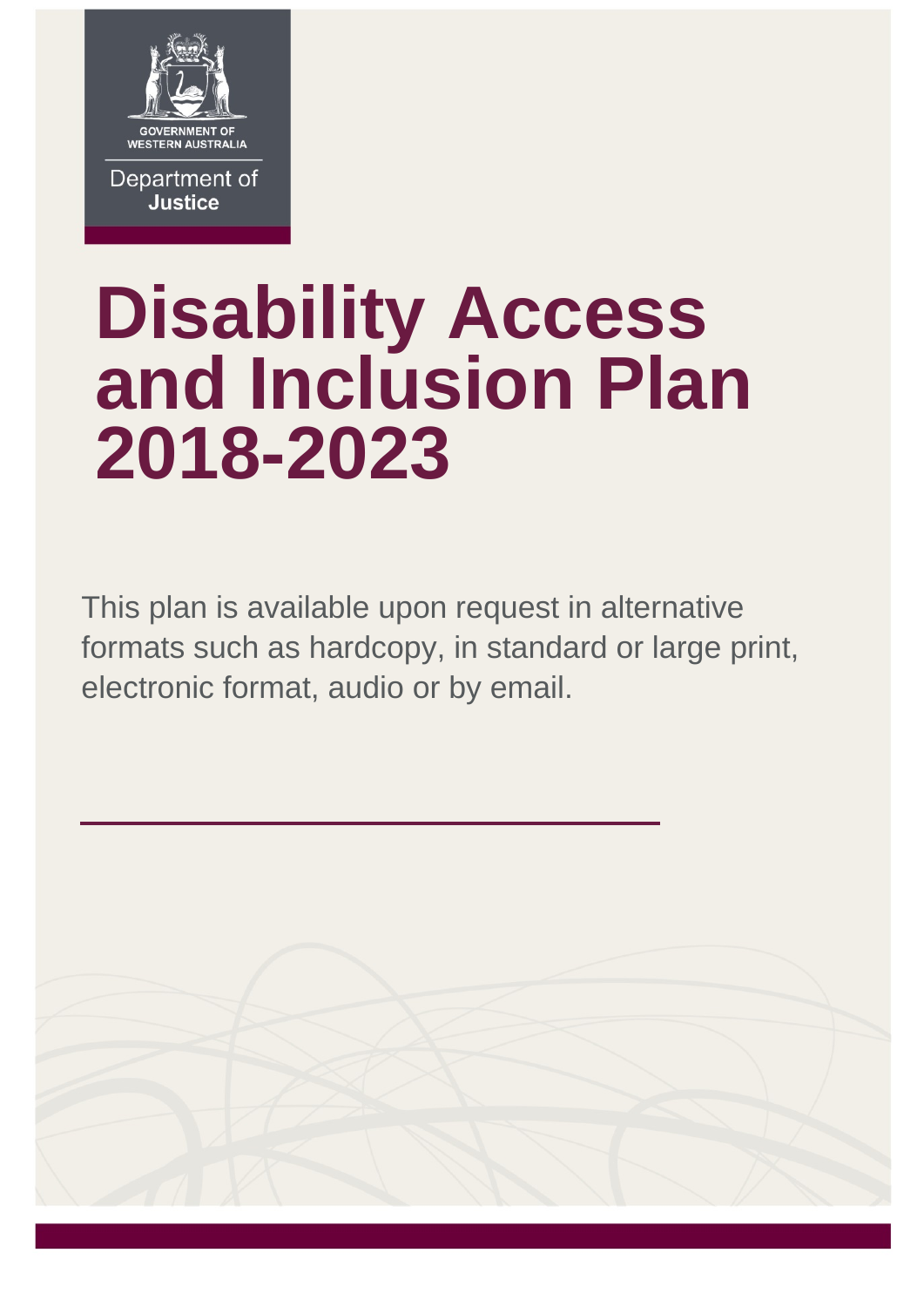## **Background**

## **The Department**

The Department of Justice administers the State's justice system and works towards making our community a fairer and safer place to live.

#### **Mission**

A fair, just and safe community for all Western Australians.

#### **Our Principles**

- High performing and professional
- Ethical and accountable
- Trained, safe and supported

#### **Values**

- Respecting rights and diversity
- Fostering service excellence
- Being fair and reasonable

#### **Our roles and services**

The Department of Justice supports the community, Western Australian Government, judiciary and Parliament through the provision of access to high quality justice, legal and corrective services, information and products.

The Department is the agency principally responsible for assisting the Attorney General and Minister for Corrective Services in developing and implementing policy and the administration and compliance with approximately 200 Acts.

The Department has a diverse range of services, which have the potential to affect all Western Australians. These include:

#### **Justice Services**

- court and tribunal services
- custodial services
- corrections services
- offender management and community safety
- victims support

#### **Services to the Community**

- advocacy, guardianship and administration services
- trustee services
- birth, death and marriage services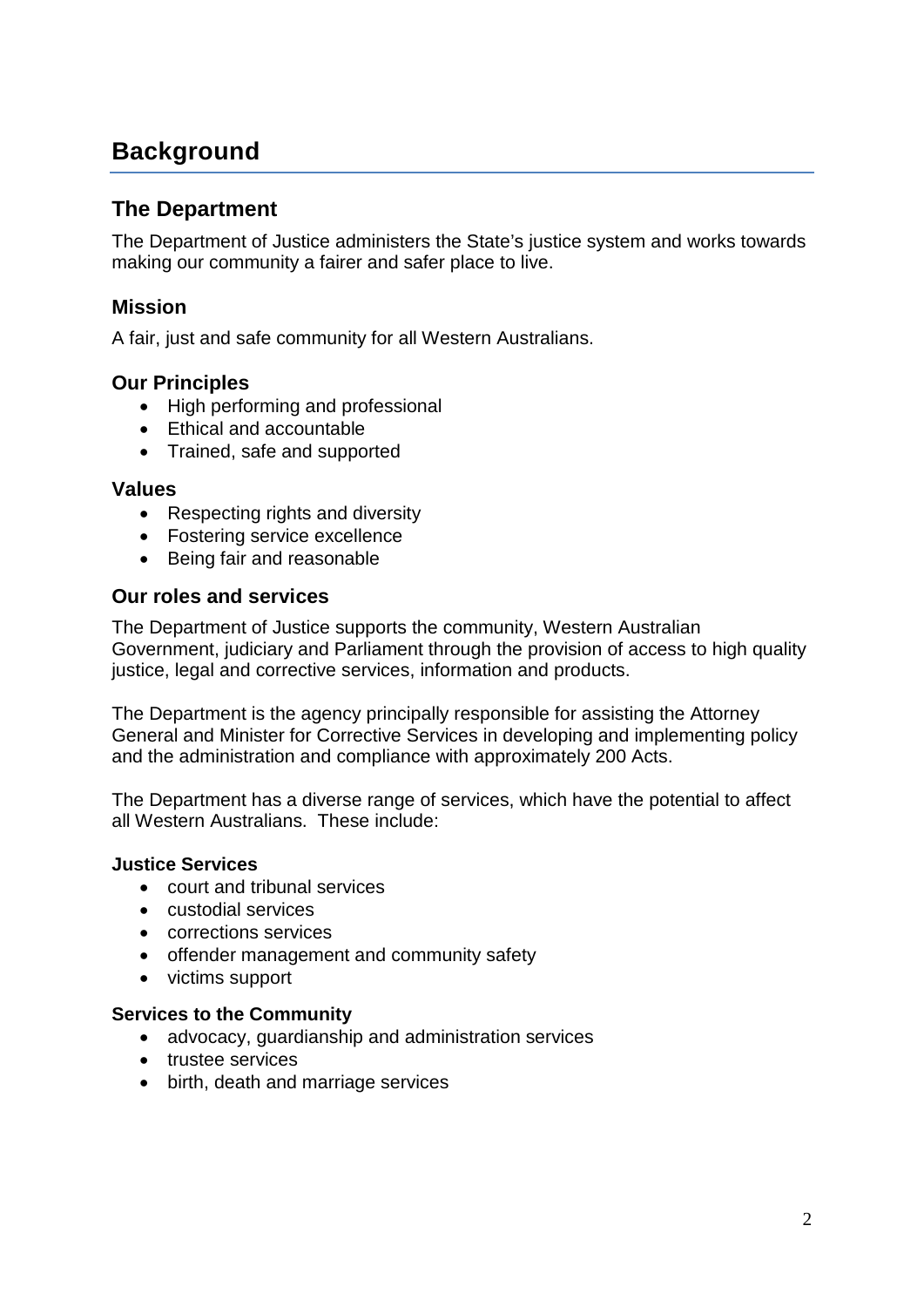#### **Services to Government**

- policy advice
- legal advice and representation
- legislative drafting and related services

#### **Key Result Areas**

- Responsive to Government
- Improved data, analytical and evaluative capability
- Targeted and strategic policy development and legislative reform
- Improved service delivery and collaboration
- Improved community safety and security
- Sustainable strategies and outcomes

## **DAIP Achievements**

The Department's previous Disability Access and Inclusion Plans (DAIPs) by the former Department of the Attorney General (DotAG) and former Department of Corrective Services (DCS) implemented many significant achievements since 2013, including:

- Identification of prisoners with intellectual and cognitive impairment and disability via an assessment tool used upon prison entry/community order commencement to assist treatment placement decisions.
- Support and advice to prisoners, their families, carers and relevant staff on the needs of prisoners with an intellectual or cognitive disability, intellectual impairment of Acquired Brain Injury and available services to assist. Regular communication with Disability Services and the Office of the Public Advocate, as well as internal stakeholders with the aim of addressing issues relevant to offenders.
- The Department formed a Partnering Charter with the Department of Communities (Disability Services) to share information on treatment programs, education and vocational training, and services available to offenders with intellectual disability. The Intellectual Disability Diversion Program is delivered through the Perth Magistrates Court, which aims to divert offenders with disability, who are charged with minor offences, towards community-based interventions. Similarly, the Department provides a legal and social awareness program, and pre-and post-release services for offenders with cognitive disability. In addition, prison officers are provided with training and support to help them manage and supervise offenders with an intellectual impairment.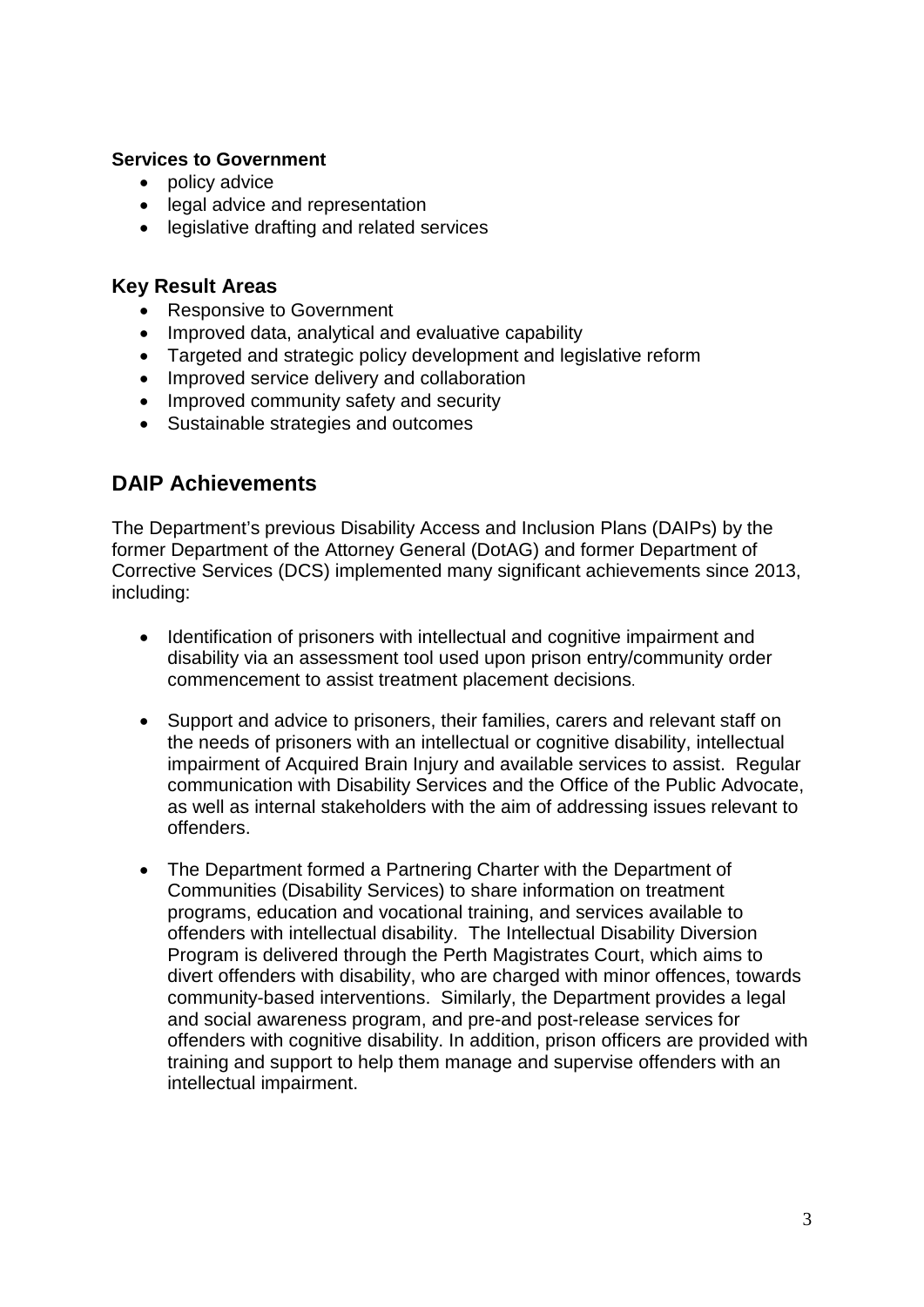- Promotion of Disability Awareness Week and International Day of People with Disability to raise awareness of access and inclusion in the Department. Activities included fun quizzes, lunch and learn sessions regarding disability employment, disability awareness training exercises, promotional displays at front counter locations around the State.
- Targeted staff training for staff working with clients with disability, particularly within the Office of the Public Advocate and the Public Trustee Office.
- Successfully implemented accessible events to assist clients, particularly those with a disability at Open Days in regional/remote areas. This included Homeless Connect events, information sessions on enduring powers of guardianship, advance care planning workshops, private administrator training and preventing elder abuse information sessions.
- Enhanced information including accessible websites, easy read versions of publications, text to speech software, Auslan interpreter provision and updated accessible printed information style guides such as feedback brochures.
- Successful disability traineeship program resulting in many trainees obtaining permanent positions and one received the 'Trainee of the Year' award for Western Australia. Updated recruitment policies and procedures and workplace modifications to enable successful staff onboarding for people with disability.

## **Planning For Better Access**

According to the Australian Bureau of Statistics 2015 Survey of Disability, Ageing and Carers, 18.3% of Australians reported living with disability and 11.6% are carers. In Western Australia, 14.6% of people have a disability and of these people, 19.4% live either outer regional or in a remote location.

It is a requirement of the *Disability Services Act 1993* (the Act) that public authorities develop and implement a DAIP that outlines the ways in which the Department will ensure that people with disability, their carers and families have equal access to its information, services and facilities. The Act identifies specific outcomes to be achieved by agencies in providing services to clients with disability. The Department's DAIP meets the requirements for agency planning, as detailed in the Act*.*

Other legislation underpinning access and inclusion includes:

- *Equal Opportunity Act 1984*
- *Australian Human Rights Commission Act 1986 (Cth)*
- *Disability Discrimination Act 1992 (Cth)*
- *Public Sector Management Act 1994*
- United Nations Convention on the Rights of Persons with Disabilities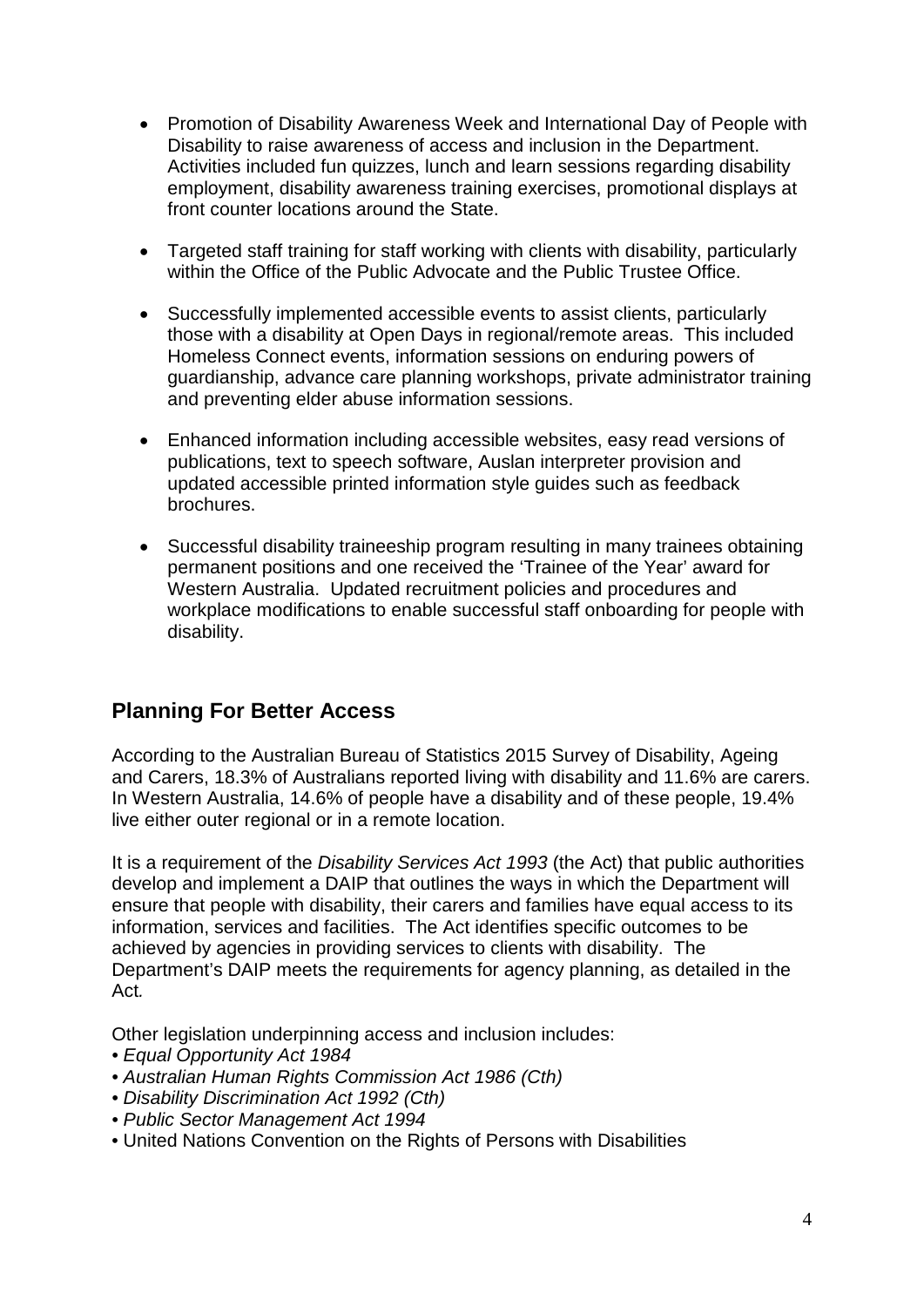The Act also requires agencies to report on the implementation of the plan's access and inclusion initiatives each year in an annual report to the Department for Communities, Disability Services.

## **Access and Inclusion Policy Statement**

The Department is committed to:

- ensuring that people with disability, their families and carers are able to access the Department's services, facilities and information by providing them with the same opportunities, rights and responsibilities enjoyed by all other people in the community;
- consulting with people with disability, their families and carers and peak organisations representing the interests of people with disability, to ensure barriers to access and inclusion are addressed appropriately;
- ensuring that its agents and contractors work towards the desired access and inclusion outcomes in this DAIP; and
- achieving the desired outcomes of this DAIP.

This DAIP details the Department's disability services priorities for the period 2018 to 2023. It should be read in conjunction with the Department's Disability Services Policy and related plans within business areas.

#### **DAIP Outcomes**

#### **Outcome 1:**

People with disability have the same opportunities as other people to access the services of, and any events organised by the Department of Justice.

#### **Outcome 2:**

People with disability have the same opportunities as other people to access the buildings and facilities of the Department of Justice.

#### **Outcome 3:**

People with disability receive information from the Department of Justice in a format that will enable them to access the information as readily as other people are able to access it.

#### **Outcome 4:**

People with disability receive the same level and quality of service from the Department of Justices' staff as other people receive.

#### **Outcome 5:**

People with disability have the same opportunities as other people to make complaints to the Department of Justice.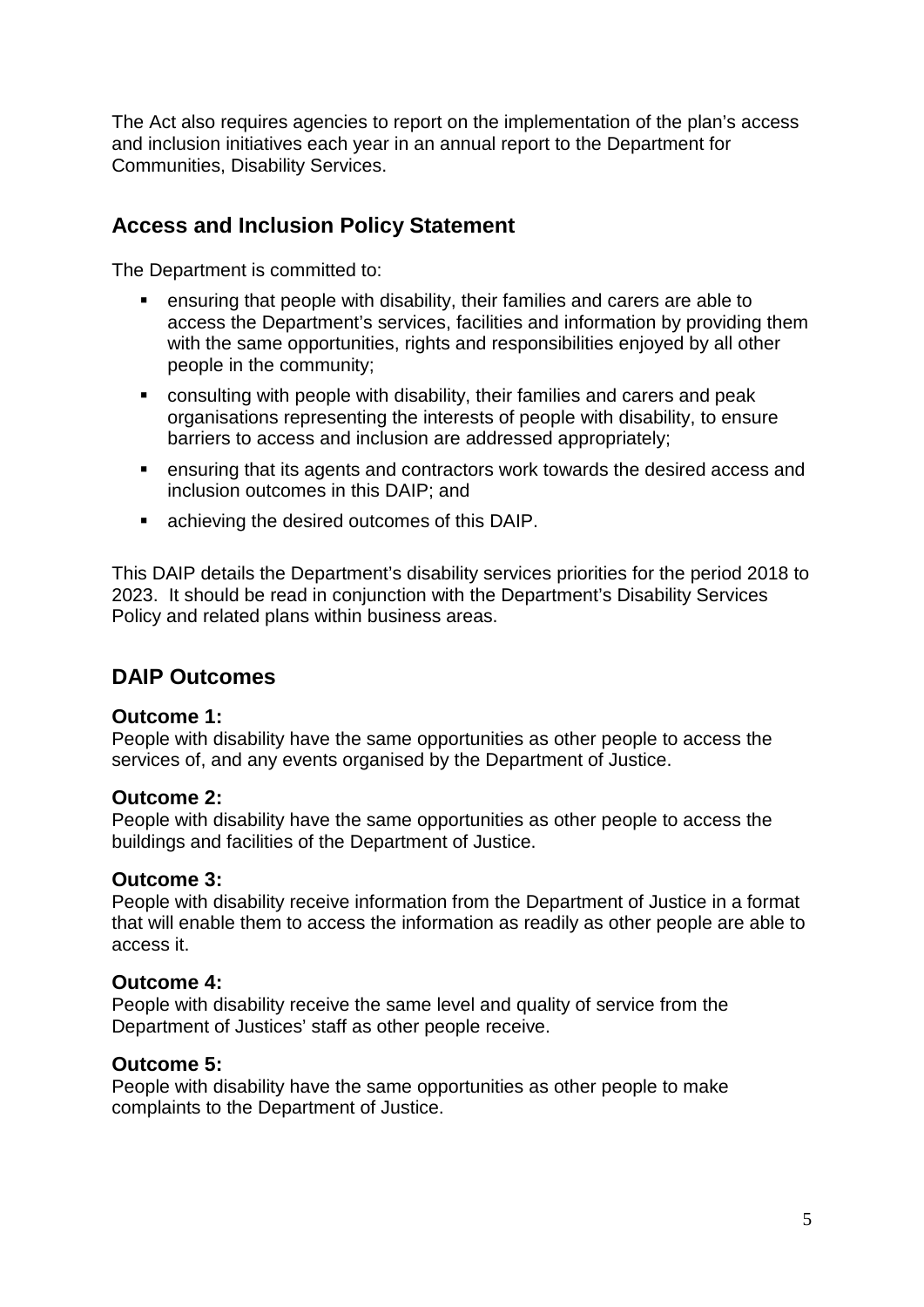#### **Outcome 6:**

People with disability have the same opportunities as other people to participate in any public consultation by the Department of Justice.

#### **Outcome 7:**

People with disability have the same opportunities as other people to obtain and maintain employment to the Department of Justice.

### **Development of the Disability Access and Inclusion Plan 2018 - 2023**

#### **Responsibility for the Planning Process**

The Department's DAIP Working Group commenced planning a revised DAIP in September 2017. Members of the Working Group represented business areas from various operational and strategic areas including:

- Courts & Tribunal Services
- Adult Justice Services
- Community Services
- Registry of Births, Deaths & Marriages
- Corporate Services
- Office of the Public Advocate
- Public Trustee
- Employee Welfare Services

The review process included:

- examination of the achievements and barriers of the former DAIPs;
- review of Department and Divisional strategic plans and other significant publications;
- examination of internal reviews and processes; and
- evaluation of other organisations' DAIP to assess best practice.

#### **Internal Consultation**

An article to announce the planning process was placed on the intranet inviting input from departmental staff on 29 November 2017. The draft DAIP was then drafted and distributed to an internal stakeholder group for initial feedback and review. The draft DAIP was published on the Department's intranet on 2 February 2018 for comment.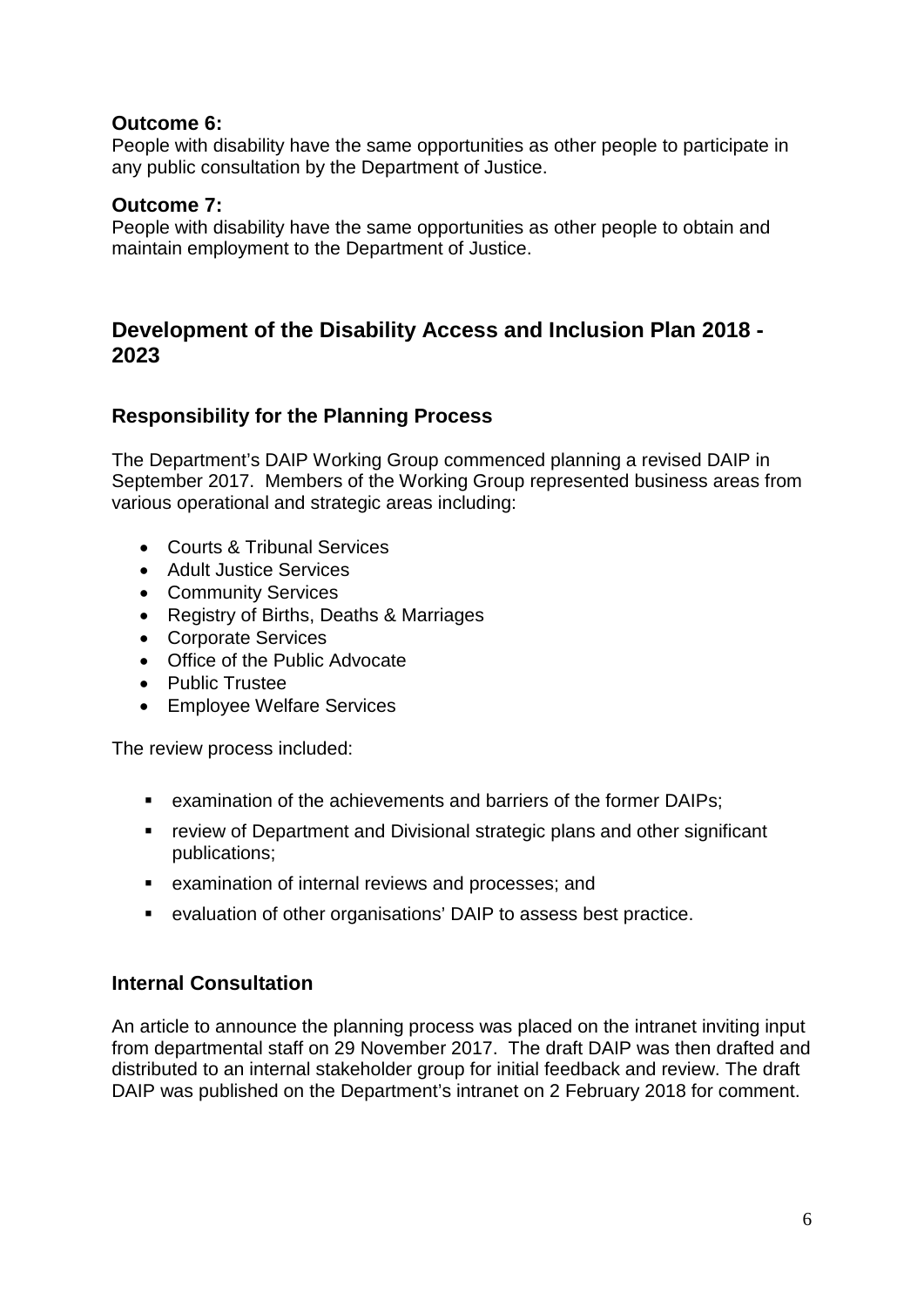## **Public Consultation**

The Department sought feedback from the community using the following methods:

- a draft DAIP was promoted on the Department's home page between 31 January and 28 February 2018, inviting comments and feedback;
- an advertisement inviting feedback from the public was placed in *The West Australian* newspaper's Public Notice Board on 2 February 2018; and
- key disability services organisations and advocates within the community were identified and contacted directly by Disability Services for a State Government DAIP public consultation meeting. Two staff from the Department attended and received feedback from the community regarding the draft DAIP.

#### **Findings of the consultation**

The review and consultation found that most of the strategies in the previous DAIPs had been achieved and that only minor changes to merge the previous DAIPs was required. The successes in the previous plans were mostly due to the implementation phase of the DAIP and the work in identifying both barriers for people with disability and achievements that the Department were already succeeding in. The consultation also identified some barriers to access and inclusion which are addressed in the DAIP Implementation plan.

#### **Strategies to improve access and inclusion**

This DAIP will operate for five years from July 2018 to June 2023. There are broad strategies identified within the seven outcome areas for potential improvements to access and inclusion. These strategies provide flexibility to respond to the diverse needs of people with disability and potential adjustments to business demands within the Department.

## **Implementing the DAIP**

#### **Responsibility for Implementation**

It is a requirement of the Act that public authorities take all practical measures to ensure the DAIP is implemented by all staff, agents and contractors.

Implementation of the DAIP is the responsibility of all service areas of the Department. Some strategies in the plan will apply to all service areas, whilst others will apply only to a specific area. The DAIP Committee will guide the overall implementation of the plan and ensure that where applicable, implementation plans include actions to ensure agents and contractors are made aware of the Department's DAIP. For example, strategies adopted may include, but not be limited to providing a copy or reference to the DAIP in relevant contracts, quote requests, tenders and specification documents where applicable.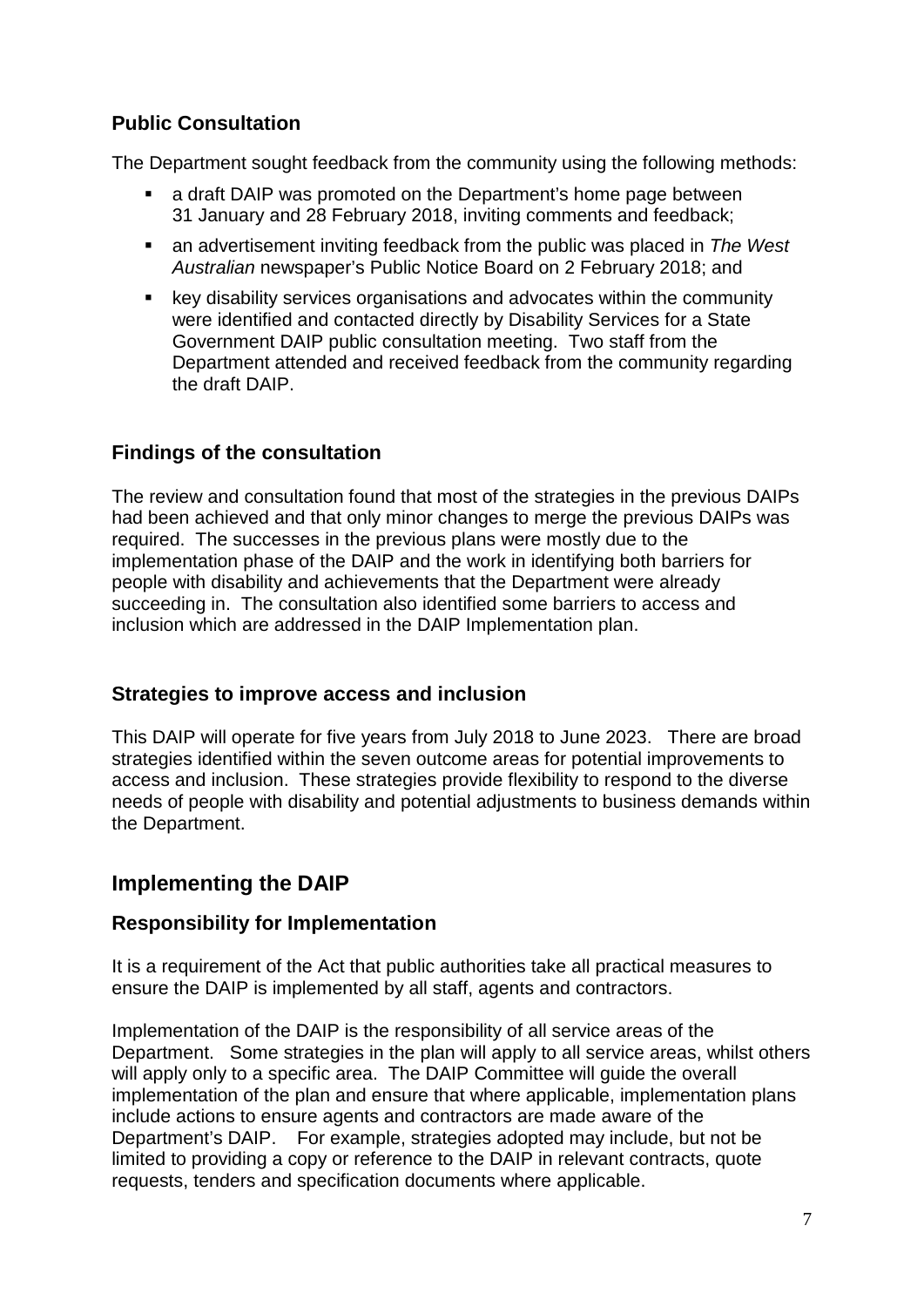Another strategy will be to provide feedback received by the Department (including from the DAIP Committee) to event organisers on access and inclusion successes and/or issues.

#### **Communication**

The final version of the plan was reviewed and endorsed by the Director General. The endorsed DAIP was then submitted to the Department for Communities, Disability Services Division, and made available on the Department's intranet and external websites. Copies of the DAIP were sent to all those who contributed to the planning process for feedback.

The Department also advised, through *The West Australian* newspaper, that copies of the plan are available to the community upon request and in alternative formats if required, including hardcopy in standard and large print, electronic format, audio format, by email and on the Department's website [www.justice.wa.gov.au.](http://www.justice.wa.gov.au/)

## **Review, Evaluation and Reporting**

#### **Review and Reporting**

The Act sets out the minimum review requirements for public authorities in relation to the DAIP which have been addressed by the following scheduled actions.

- The Department will conduct a full review of the plan at least every five (5) years.
- The DAIP may be amended on a more regular basis to reflect the progress and any access and inclusion issues which may arise.
- The DAIP Committee will meet every three months to review progress on the implementation of the strategies outlined in the DAIP. The Committee will prepare the DAIP progress report required for submission to Disability Services each July and a status report will be provided to the Director General for formal endorsement.
- Whenever the DAIP is amended, a copy will be lodged with the Department for Communities, Disability Services Division, and will be made available on the Department's website and intranet.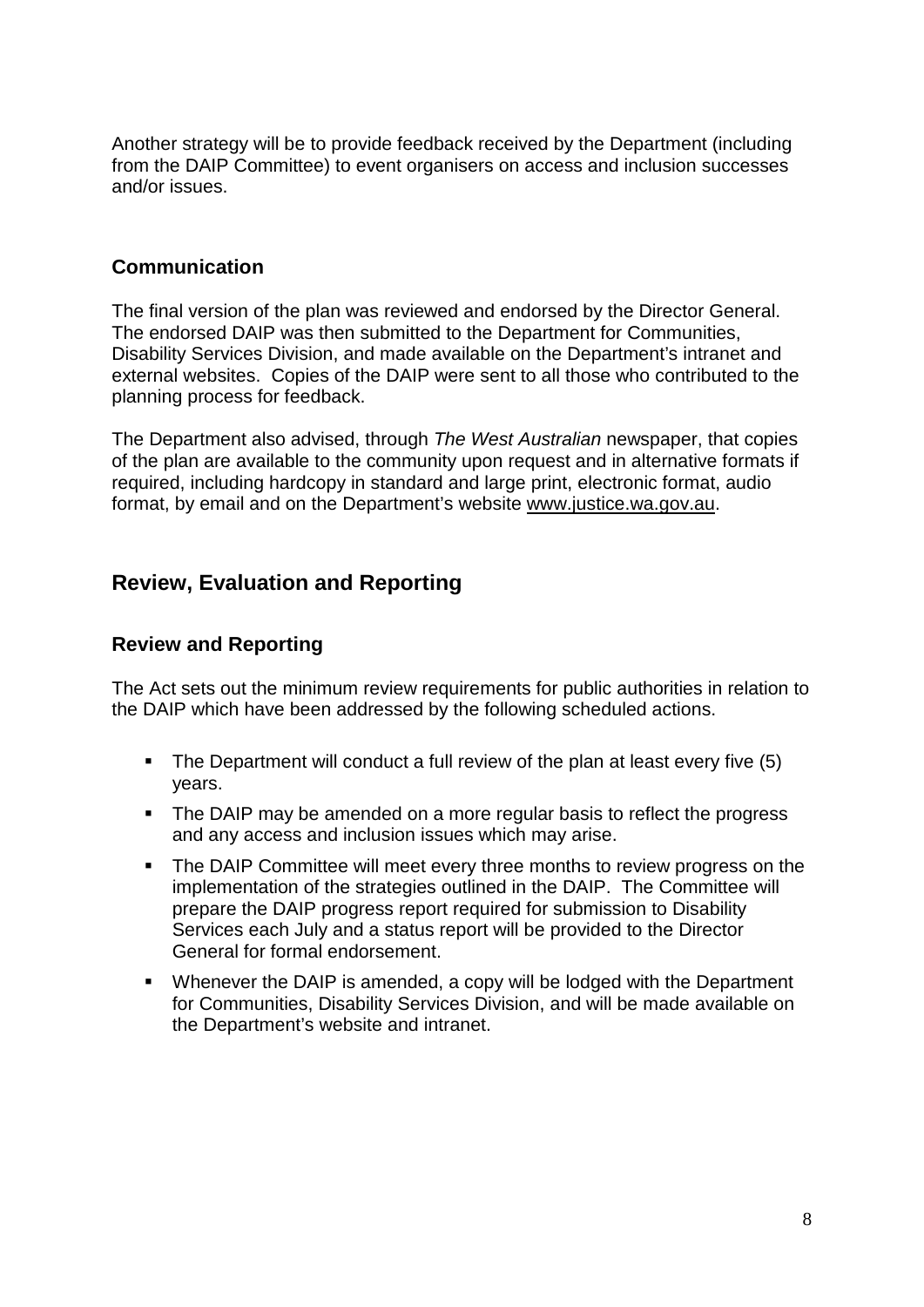## **Reporting**

The Department will report on the implementation of the DAIP through its Annual Report and the prescribed progress report to the Department for Communities by 31 July each year, outlining:

- **Progress towards the desired outcomes of DAIP.**
- **Progress of departmental agents and contractors towards meeting the desired** outcomes.
- Strategies used to inform agents and contractors of the Department's DAIP.

## **Department of Justice Disability Access and Inclusion Plan 2018-2023**

| <b>Outcome 1:</b> People with disability have the same opportunities as other people to<br>access the services of, and any events organised by the Department of Justice. |                                                                                                                                                  |                 |  |
|---------------------------------------------------------------------------------------------------------------------------------------------------------------------------|--------------------------------------------------------------------------------------------------------------------------------------------------|-----------------|--|
| <b>Strategy</b>                                                                                                                                                           |                                                                                                                                                  | <b>Timeline</b> |  |
| 1.1                                                                                                                                                                       | Incorporate the objectives of the DAIP into the<br>Department's strategic planning / (framework?) and other<br>plans and strategies.             | Ongoing         |  |
| 1.2                                                                                                                                                                       | Improve awareness of the Department's staff, agents,<br>contractors and service providers are aware of their<br>responsibilities under the DAIP. | Ongoing         |  |
| 1.3                                                                                                                                                                       | Ensure events organised and/or promoted by the<br>Department are accessible for people with disability.                                          | Ongoing         |  |
| 1.4                                                                                                                                                                       | Develop and implement flexible strategies to improve<br>access for people with disability, their families and carers.                            | Ongoing         |  |

**Outcome 2:** People with disability have the same opportunities as other people to access the buildings and facilities of the Department of Justice. **Strategy Timeline** 2.1 Ensure the needs of people with disability are considered when planning all new leases, buildings, other facilities and accommodation changes. Ongoing 2.2 Ensure the Department's buildings and other facilities comply with access requirements while meeting safety and security obligations, wherever possible. **Ongoing**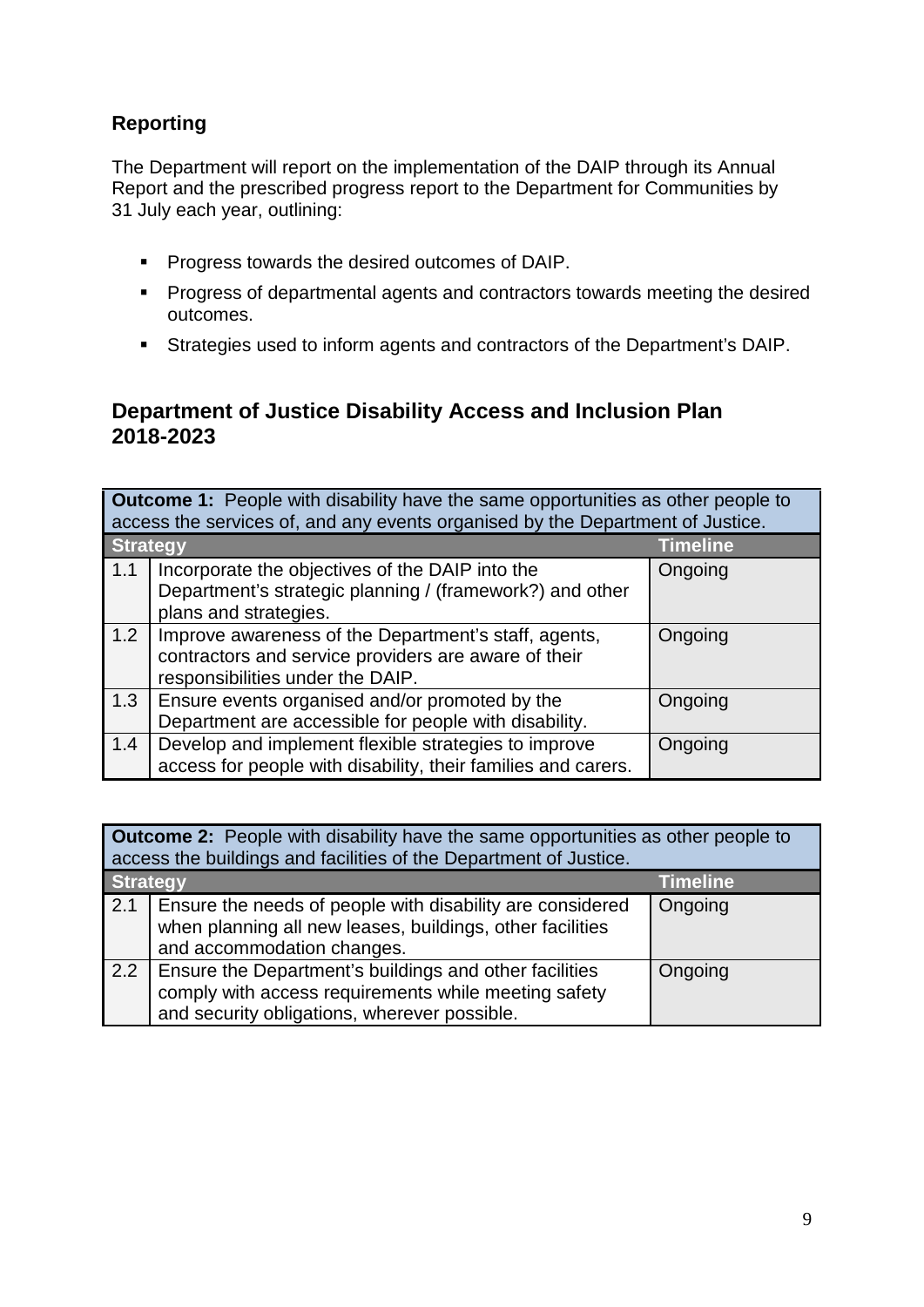| <b>Outcome 3:</b> People with disability receive information from the Department of<br>Justice in a format that will enable them to access the information as readily as other<br>people are able to access it. |                                                                                                                                                                               |                 |  |
|-----------------------------------------------------------------------------------------------------------------------------------------------------------------------------------------------------------------|-------------------------------------------------------------------------------------------------------------------------------------------------------------------------------|-----------------|--|
| <b>Strategy</b>                                                                                                                                                                                                 |                                                                                                                                                                               | <b>Timeline</b> |  |
| 3.1                                                                                                                                                                                                             | Provide information which meets the needs of people with<br>disability in compliance with the State Government Access<br>Guidelines for Information, Services and Facilities. | Ongoing         |  |
| 3.2                                                                                                                                                                                                             | Ensure the Department's website and Intranet complies<br>with web accessibility standards.                                                                                    | Ongoing         |  |
| 3.3                                                                                                                                                                                                             | Ensure information provided by the Department is<br>available in alternative accessible formats upon request.                                                                 | Ongoing         |  |

**Outcome 4:** People with disability receive the same level and quality of service from the staff of the Department of Justice as other people receive from the staff of the Department of Justice. **Strategy Timeline** 4.1 Improve staff and volunteer awareness of disability access issues and requirements. **Ongoing** 4.2 Ensure appropriate professional development and support is available for staff providing services to people with disability. **Ongoing** 

| <b>Outcome 5:</b> People with disability have the same opportunities as other people to<br>make complaints to the Department of Justice. |                                                                                                                            |                 |  |
|------------------------------------------------------------------------------------------------------------------------------------------|----------------------------------------------------------------------------------------------------------------------------|-----------------|--|
| <b>Strategy</b>                                                                                                                          |                                                                                                                            | <b>Timeline</b> |  |
| 5.1                                                                                                                                      | Ensure staff, agents, contractors and the general public<br>are aware of the Departments' complaints process.              | Ongoing         |  |
| 5.2                                                                                                                                      | Ensure the Department's complaints process and<br>procedures are available and accessible.                                 | Ongoing         |  |
| 5.3                                                                                                                                      | Monitor complaints and feedback received to identify<br>areas for improving accessibility for people with a<br>disability. | Ongoing         |  |

| <b>Outcome 6:</b> People with disability have the same opportunities as other people to<br>participate in any public consultation by the Department of Justice. |                                                                                                                                                                                                                                   |                 |  |
|-----------------------------------------------------------------------------------------------------------------------------------------------------------------|-----------------------------------------------------------------------------------------------------------------------------------------------------------------------------------------------------------------------------------|-----------------|--|
| <b>Strategy</b>                                                                                                                                                 |                                                                                                                                                                                                                                   | <b>Timeline</b> |  |
| 6.1                                                                                                                                                             | Ensure consultations with the public are held in accessible   Ongoing<br>venues and in an accessible manner and comply with the<br>State Government Access Guideline for Information,<br>Services and Facilities, where possible. |                 |  |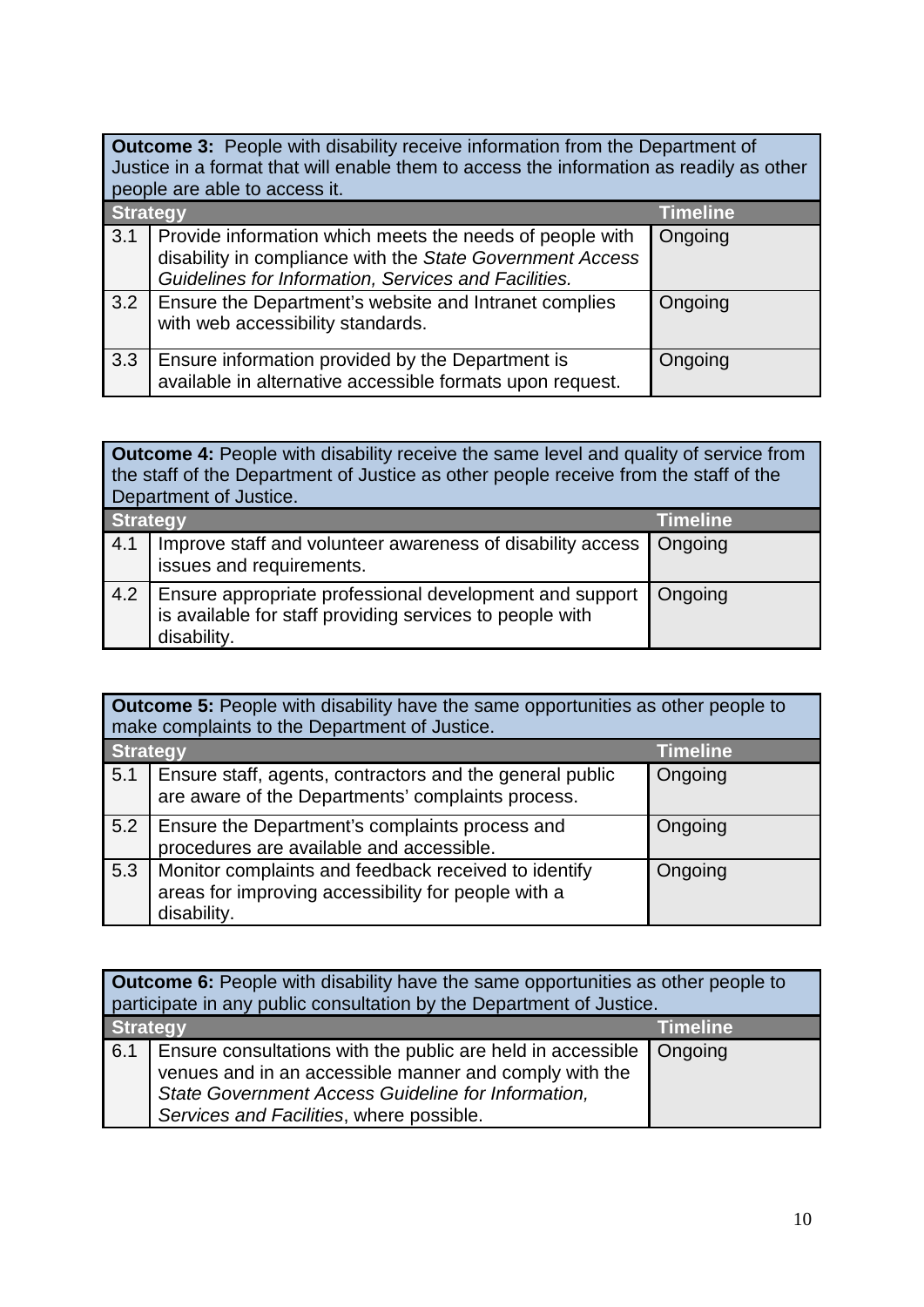| <b>Outcome 7:</b> People with disability have the same opportunities as other people to<br>obtain and maintain employment to the Department of Justice. |                                                                                                                                                            |                 |  |
|---------------------------------------------------------------------------------------------------------------------------------------------------------|------------------------------------------------------------------------------------------------------------------------------------------------------------|-----------------|--|
| <b>Strategy</b>                                                                                                                                         |                                                                                                                                                            | <b>Timeline</b> |  |
|                                                                                                                                                         | 7.1   Ensure the Department's recruitment, selection and<br>retention strategies are equitable for employees and<br>potential employees with a disability. | Ongoing         |  |
| 7.2                                                                                                                                                     | Ensure that support is available for staff with a disability<br>and relevant advice is available to their managers.                                        | Ongoing         |  |